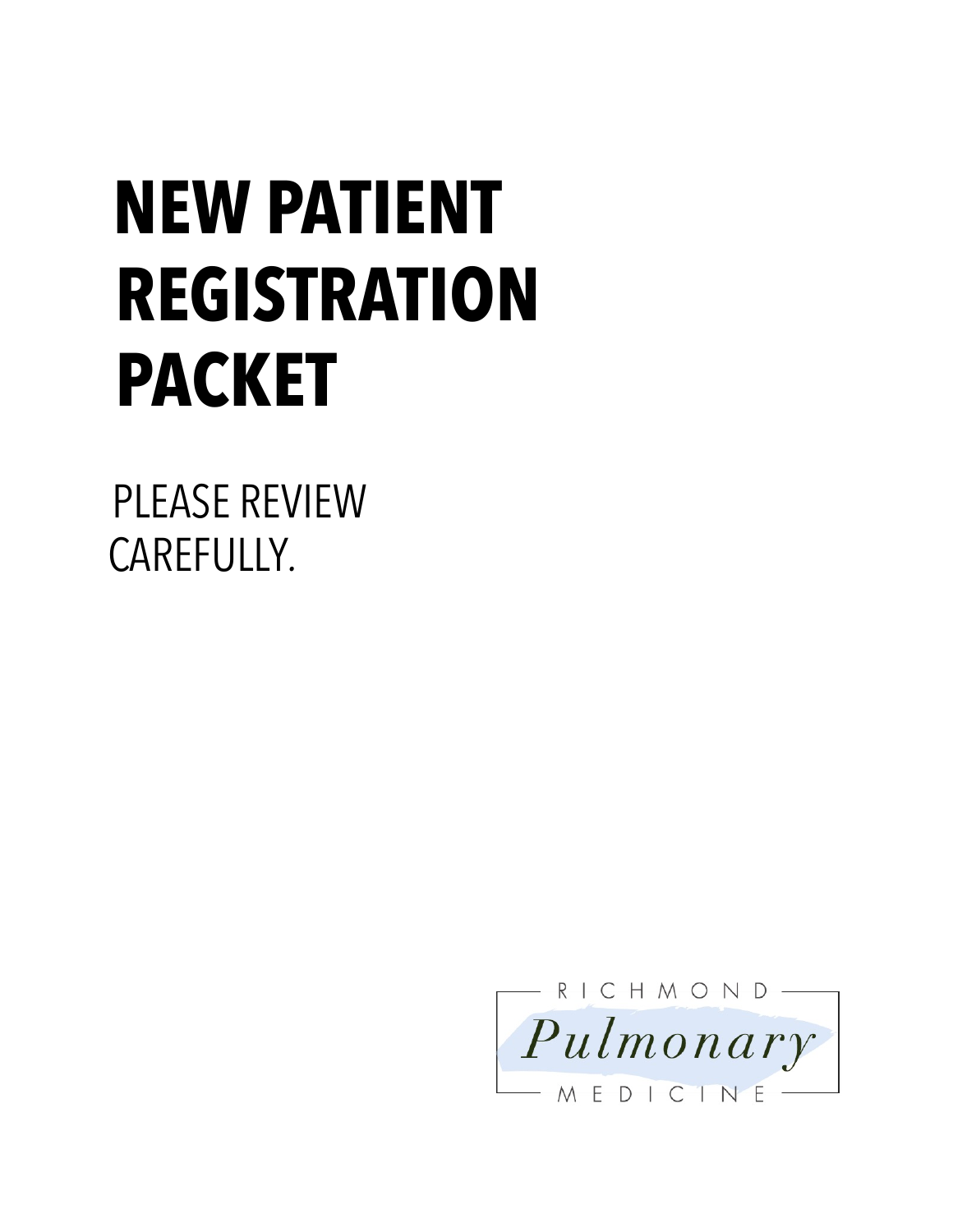

## **Patient Rights and Responsibilities.**

*Our Practice is committed to providing quality health care. It is our pledge to provide this care with respect and dignity. In keeping with this pledge and commitment, we present the following Patient Rights and Responsibilities:*

## *You have the right to:*

- A personal clinician who will see you on an on-going, regular basis.
- Competent, considerate and respectful health care, regardless of race, creed, age, sex or sexual orientation.
- A second medical opinion from the clinician of your choice, at your expense.
- A complete, easily understandable explanation of your condition, treatment and chances for recovery.
- The personal review of your own medical records by appointment and in accordance with applicable State and Federal guidelines.
- Confidential management of communication and records pertaining to your medical care.
- Information about the medical consequences of exercising your right to refuse treatment.
- The information necessary to make an informed decision about any treatment or procedure, except as limited in an emergency situation.
- Be free from mental, physical and sexual abuse.
- Humane treatment in the least restrictive manner appropriate for treatment needs.
- An individualized treatment plan.
- Have your pain evaluated and managed.
- Refuse to participate as a subject in research.
- An explanation of your medical bill regardless of your insurance and the opportunity to personally examine your bill.
- The expectation that we will take reasonable steps to overcome cultural or other communication barriers that may exist between you and the staff.
- The opportunity to file a complaint should a dispute arise regarding care, treatment or service or to select a different clinician.

## *You are responsible for:*

- Knowing your health care clinician's name and title.
- Giving your clinician correct and complete health history information, e.g. allergies, past and present illnesses, medications and hospitalizations.
- Providing staff with correct and complete name, address, telephone and emergency contact information each time you see your clinician so we can reach you in the event of a schedule change or to give medical instructions.
- Providing staff with current and complete insurance information, including any secondary insurance, each time you see your clinician.
- Signing a "Release of Information" form when asked so your clinician can get medical records from other clinicians involved in your care.
- Telling your clinician about all prescription medication(s), alternative, i.e. herbal or other, therapies, or over-the-counter medications you take. If possible, bring the bottles to your appointment.
- Telling your clinician about any changes in your condition or reactions to medications or treatment.
- Asking your clinician questions when you do not understand your illness, treatment plan or medication instructions.
- Following your clinician's advice. If you refuse treatment or refuse to follow instructions given by your health care clinician, you are responsible for any medical consequences.
- Keeping your appointments. If you must cancel your appointment, please call the health center at least 24 hours in advance.
- Paying copayments at the time of the visit or other bills upon receipt.
- Following the office's rules about patient conduct; for example, there is no smoking in our office.
- Respecting the rights and property of our staff and other persons in the office.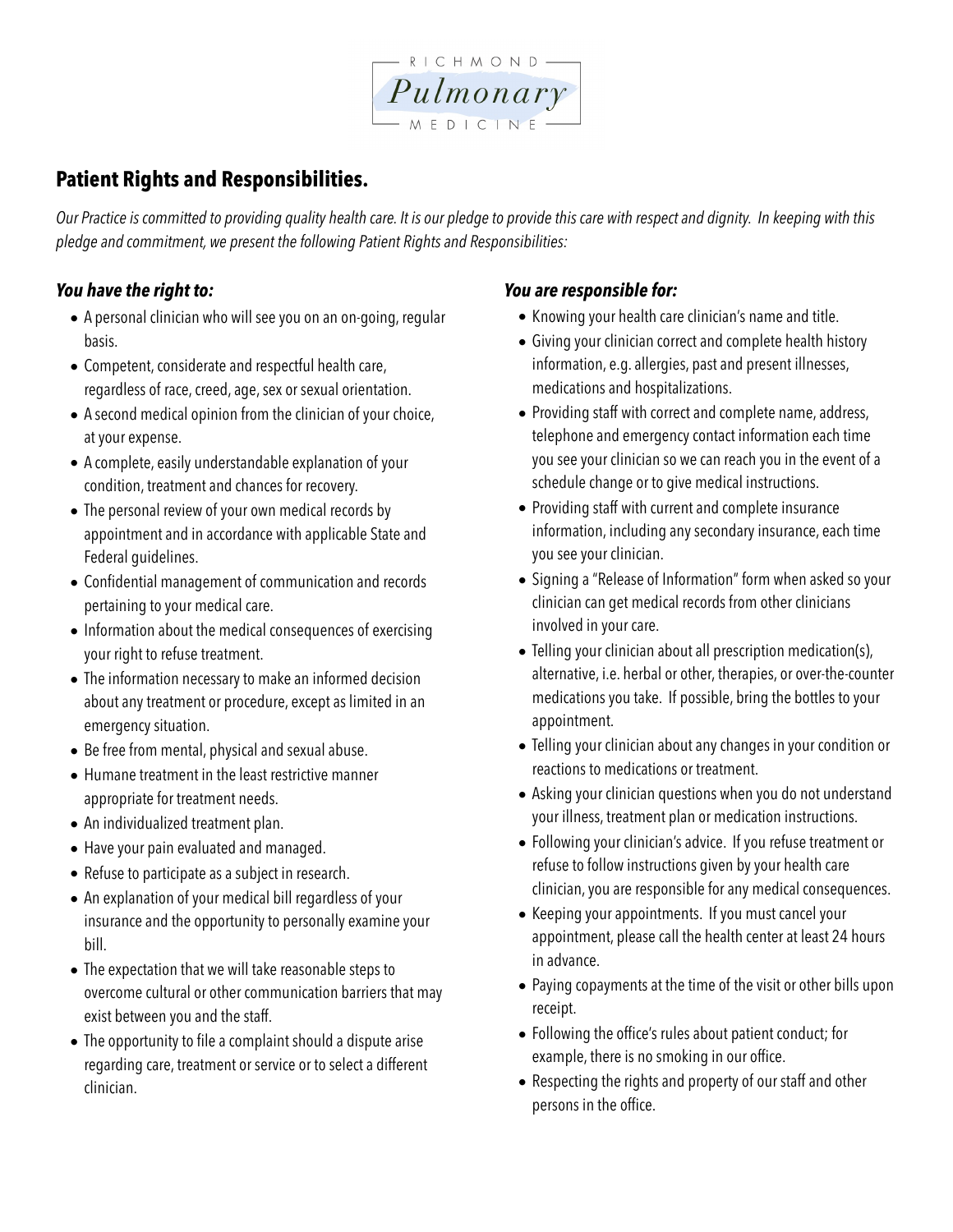

## **Office & Financial Policies**

## **CANCELLATIONS, NO-SHOWS, AND LATENESS**

If you are unable to make your appointment, please give the staff 24 hours cancellation notice. If you do not show up and/ or do not call us 24 hours in advance, we reserve the right to charge a \$30.00 fee for the scheduled time that we were unable to give to other patients. This fee must be paid prior to your next visit. If you arrive 20 minutes or more after your scheduled appointment time, your appointment may need to be rescheduled.

## **CONDUCT AND BEHAVIOR**

At Richmond Pulmonary Medicine, we pride ourselves in customer service and care with a personal touch. We strive to treat all patients with dignity and respect and work hard to maintain a positive environment. As patron's of our practice, our staff expects the same mutual courtesy. If you have a concern please address it with our staff and we will do our best to work with you to solve any concerns or issues that may arise to the best of our ability.

## **DISMISSAL**

If you are dismissed from the practice it means you can no longer schedule appointments, get medication refills or consider us to be your doctor. Reasons for dismissal include failure to keep appointments, frequent no-shows, noncompliance (which means you won't follow physician instructions about an important health issue), being abusive to staff, or failure to pay your bill. We will send a letter to your last known address, via certified mail, notifying you that you are being dismissed. If you have a medical emergency within 30 days of the date of this letter, we will see you. After that, you must find another doctor. We will forward a copy of your medical record to you new doctor after you let us know who it is and sign a release form.

## **PRESCRIPTION REFILLS**

A doctor MUST SEE YOU prior to prescribing a new RX, refills on antibiotics or controlled medications, and changing your existing medications.

## **MEDICAL RECORDS REQUESTS AND SPECIAL FORMS**

There is a \$30 fee for forms that Richmond Pulmonary Medicine is required to fill out on the patient's behalf, such as FMLA or other employer forms. Please have these forms filled out as much as possible and inform the receptionist of any forms needing to be filled out prior to your visit. Please allow up to 7 business days for the forms to be finalized. Payment is due at the time that you pick-up these forms. If you would like these forms mailed to you, payment will be due prior to mailing.

## **PAYMENTS**

Payment for your office visit including previous balances, copays, deductibles, and co-insurance is collected prior to being seen. Please confirm that Richmond Pulmonary Medicine is an in-network provider with your insurance prior to your visit, unless you have out-of-network benefits. If Richmond Pulmonary Medicine is not, you will be responsible for the entire balance of your account.

Please notify us of any insurance or personal information changes prior to your visit. If you fail to provide us with the correct insurance information you may be responsible for the balance of the claim.

We must obtain a copy of a valid photo ID and your insurance card to provide proof of insurance. If your insurance company does not pay your claim in 90 days, the balance will automatically be billed to you. Your remittance is due within 10 business days of receipt of your bill.

## **PRIVACY & PATIENT RIGHTS**

We have implemented strict policies and procedures in compliance with the Health Insurance Portability and Accountability Act (HIPAA) in order to keep your health information secure. For a copy of our Notice of Privacy Practices or the Patient Rights and Responsibilities, please ask the receptionist.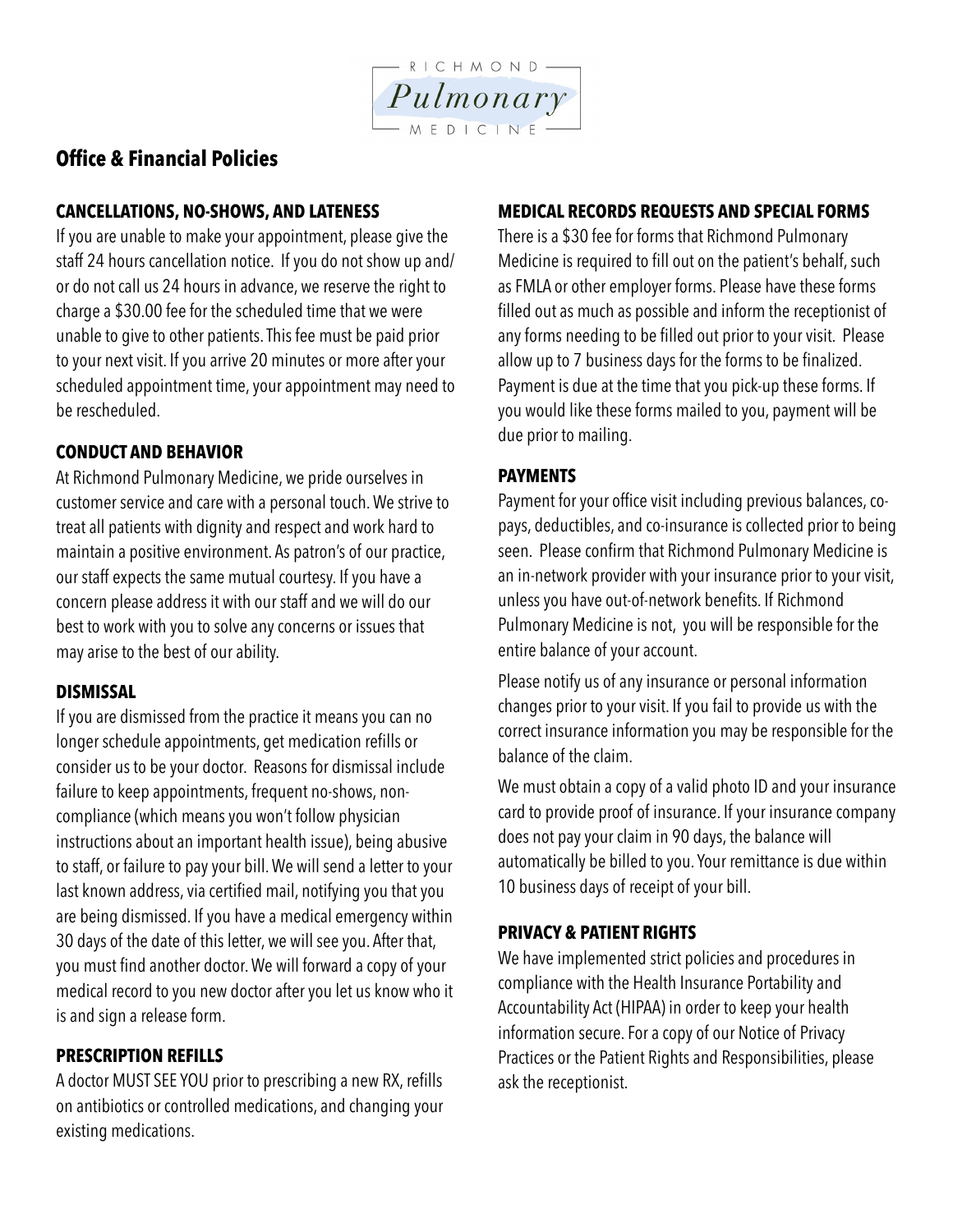## **PATIENT PORTAL**



*Richmond Pulmonary Medicine offers secure viewing and communication as a service to patients who wish to view parts of their records and communicate with our staff and physicians. Secure messaging can be a valuable communication tool, but has certain risks. In order to manage these risks we need to impose some conditions of participation. This form is intended to show that you have been informed of these risks and the conditions of participation, and that you accept the risks and agree to the conditions of participation.* 

## **How the Secure Patient Portal Works:**

A secure web portal is a type of webpage that uses encryption to keep unauthorized persons from reading communications, information, or attachments. Secure messages and information can only be read by someone who knows the right password or passphrase to log in to the portal site. Because the connection channel between your computer and the website uses secure sockets layer technology you can read or view information on your computer, but it is still encrypted in transmission between the website and your computer.

## **Protecting Your Private Health Information and Risks:**

This method of communication and viewing prevents unauthorized parties from being able to access or read messages while they are in transmission. No transmission system is perfect and we will do our best to maintain electronic security.However, keeping messages secure depends on two additional factors:

- 1. The secure message must reach the correct email address, and
- 2. Only the correct individual (or someone authorized by that individual) must be able to have access to the message.

Only you can make sure these two factors are present. It is imperative that our practice has your correct e-mail address and that you inform us of any changes to your e-mail address. You also need to keep track of who has access to your e-mail account so that only you, or someone you authorize, can see the messages you receive from us.

You are responsible for protecting yourself from unauthorized individuals learning your password. If you think someone has learned your password you should promptly go to the website and change it.

## **Types of Online Communication/Messaging:**

Online communications should never be used for emergency communications or urgent requests. If you have an emergency or an urgent request, you should contact your physician via telephone. If there is information that you don't want transmitted via online communication, please inform your practice.

## **Patient Acknowledgment and Agreement:**

I acknowledge that I have read and fully understand this consent form regarding the Patient Portal. I understand the risks associated with the online communications between my physician and me, and the consent to the conditions outlined herein. In addition, I agree to follow the instructions set forth herein, including the Policies and Procedures set forth in the log in screen, as well as any other instructions that my physician may impose to communicate with patients via online communications. I understand and agree with the information that I have been provided.

## **PLEASE SIGN ACKNOWLEDGEMENT & AGREEMENT ON '***PATIENT SIGNATURE' PAGE.*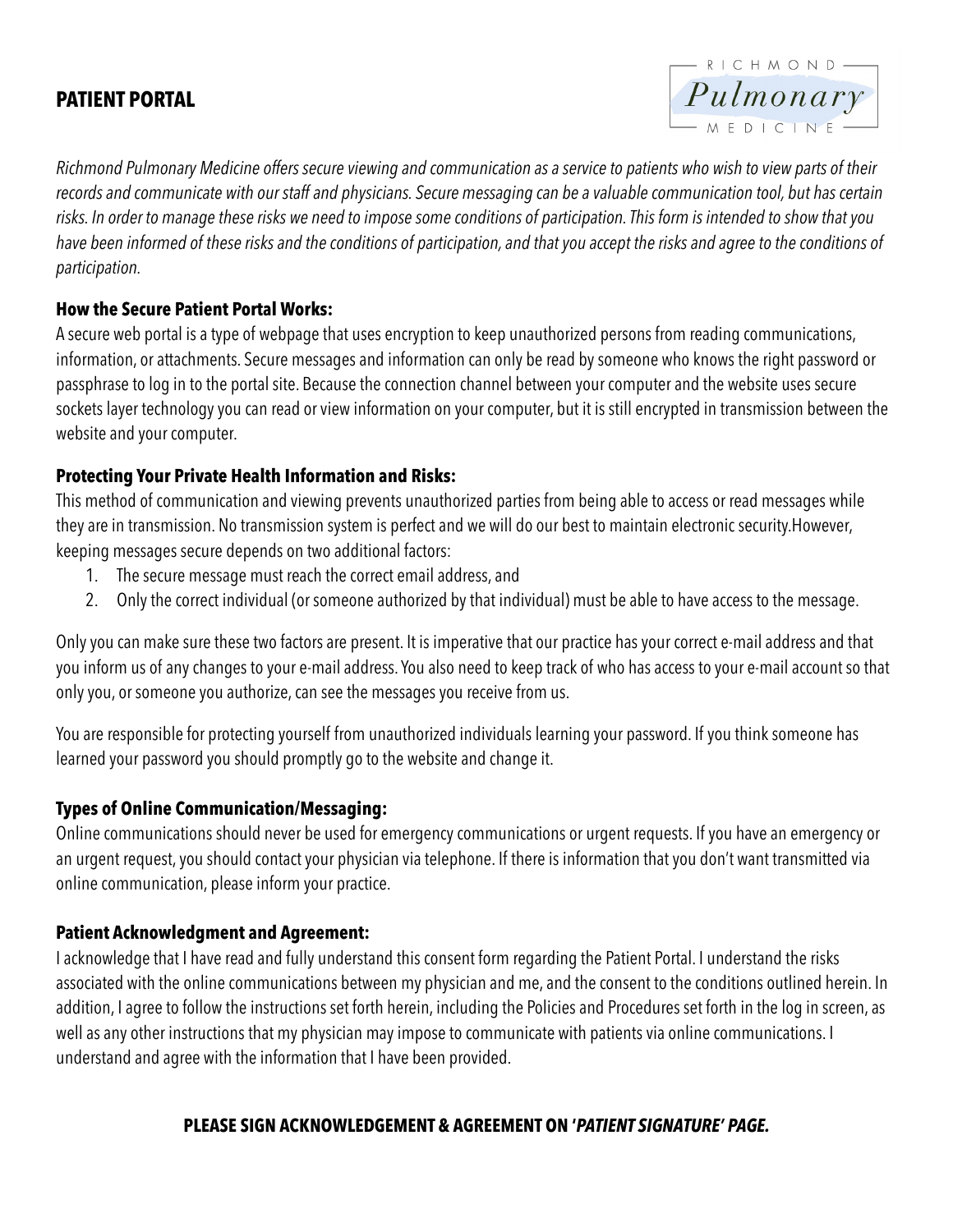#### **NEW PATIENT REGISTRATION PACKET**



*Thank you for choosing Richmond Pulmonary Medicine for your healthcare needs.* 

*The following New Patient Registration Packet will help our physicians get to know you in order to better address any health issues you may have. If you have any questions please do not hesitate to ask one of our staff members.*

| <b>PATIENT INFORMATION</b>                                                                                                                                            |                                                  |              |                |
|-----------------------------------------------------------------------------------------------------------------------------------------------------------------------|--------------------------------------------------|--------------|----------------|
| <b>First Name</b>                                                                                                                                                     | Last Name                                        |              | M <sub>l</sub> |
| Date of Birth                                                                                                                                                         | <b>Social Security Number</b>                    | Gender       |                |
| <b>Marital Status</b><br>[ ] Married                                                                                                                                  | [ ] Single<br>[ ] Divorced                       | ] Separated  | [ ] Widowed    |
| <b>Street Address</b>                                                                                                                                                 |                                                  |              | Apt/Suite      |
| City                                                                                                                                                                  |                                                  | State        | Zip            |
| Home Phone                                                                                                                                                            |                                                  | Cell Phone   |                |
| [ ] White<br>1 Native Hawaiian or Other Pacific Islander<br>Race<br><b>Black or African American</b><br>] American Indian or Alaska Native<br>$\mathbf{L}$<br>] Asian |                                                  |              |                |
| Ethnicity<br>[ ] Hispanic, Latino, or Spanish Origin<br>[ ] Not Hispanic, Latino, or Spanish Origin                                                                   |                                                  |              |                |
| <b>Employment Status</b><br>[ ] Employed                                                                                                                              | [ ] Self-Employed [ ] Unemployed<br>[ ] Disabled | [ ] Retired  | [ ] Student    |
| Occupation                                                                                                                                                            | Employer                                         |              |                |
| <b>EMERGENCY CONTACT</b>                                                                                                                                              |                                                  |              |                |
| Name                                                                                                                                                                  |                                                  |              |                |
| <b>Phone Number</b>                                                                                                                                                   |                                                  | Relationship |                |
|                                                                                                                                                                       |                                                  |              |                |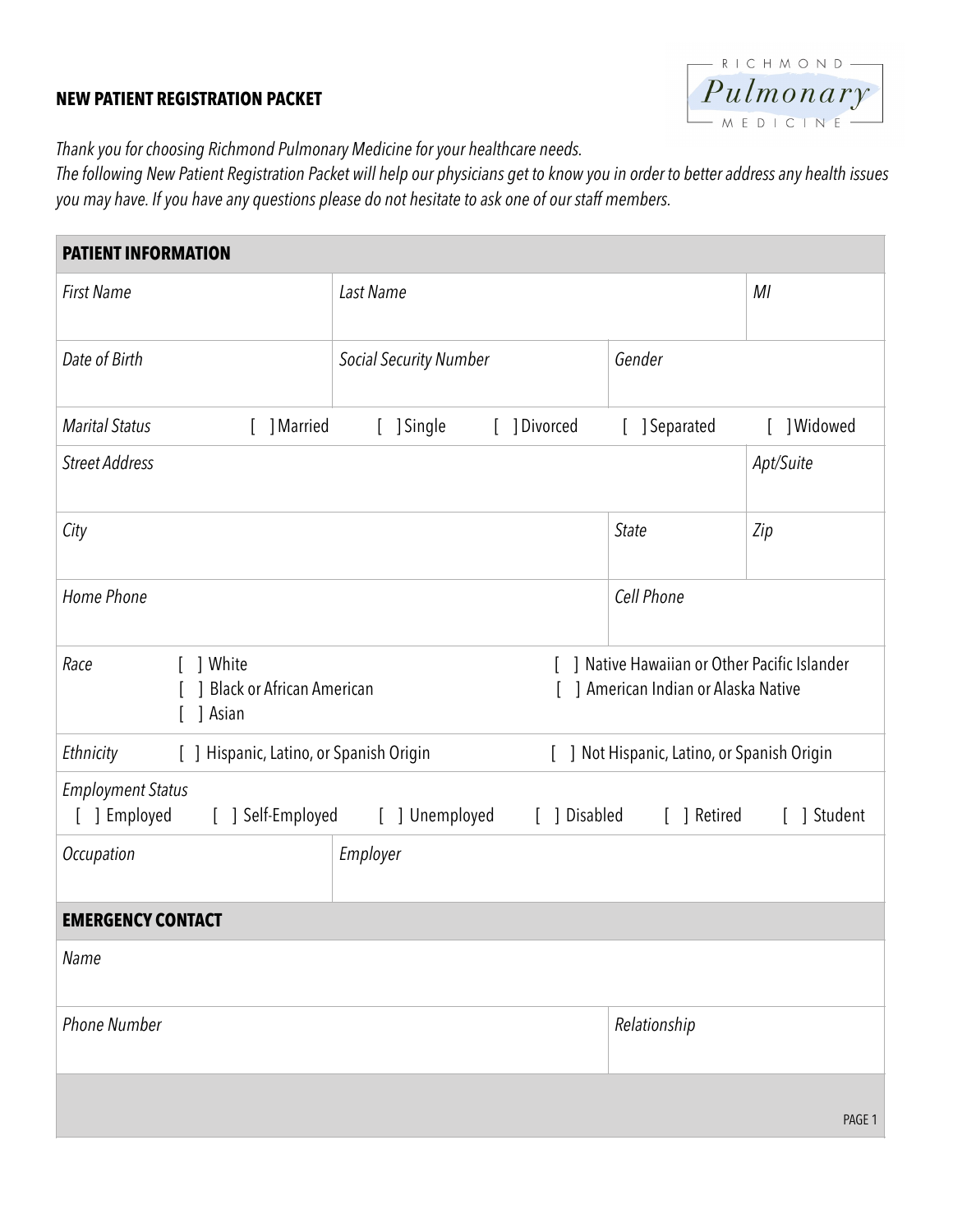| <b>PHARMACY INFORMATION</b>                            |                                 |                         |  |
|--------------------------------------------------------|---------------------------------|-------------------------|--|
| <b>Pharmacy Name</b>                                   |                                 | <b>Phone Number</b>     |  |
| Address (or Cross Streets)                             |                                 |                         |  |
| <b>SECONDARY PHARMACY INFORMATION</b>                  |                                 |                         |  |
| <b>Pharmacy Name</b>                                   |                                 | <b>Phone Number</b>     |  |
| Address (or Cross Streets)                             |                                 |                         |  |
| <b>PRIMARY INSURANCE INFORMATION</b>                   |                                 |                         |  |
| Name of Insurance Company                              |                                 | <b>Phone Number</b>     |  |
| <b>ID/Subscriber Number</b>                            |                                 | Group Number            |  |
| <b>Subscriber Name</b>                                 |                                 | Relationship to Patient |  |
| Subscriber SSN                                         | Subscriber Date of Birth        | Subscriber Gender       |  |
| <b>SECONDARY INSURANCE INFORMATION (if applicable)</b> |                                 |                         |  |
| Name of Insurance Company                              |                                 | <b>Phone Number</b>     |  |
| ID/Subscriber Number                                   |                                 | Group Number            |  |
| <b>Subscriber Name</b>                                 |                                 | Relationship to Patient |  |
| Subscriber SSN                                         | <b>Subscriber Date of Birth</b> | Subscriber Gender       |  |
| <b>PRIMARY CARE PHYSICIAN (PCP)</b>                    |                                 |                         |  |
| <b>PCP Name</b>                                        |                                 | Office Phone Number     |  |
| Office Address                                         |                                 |                         |  |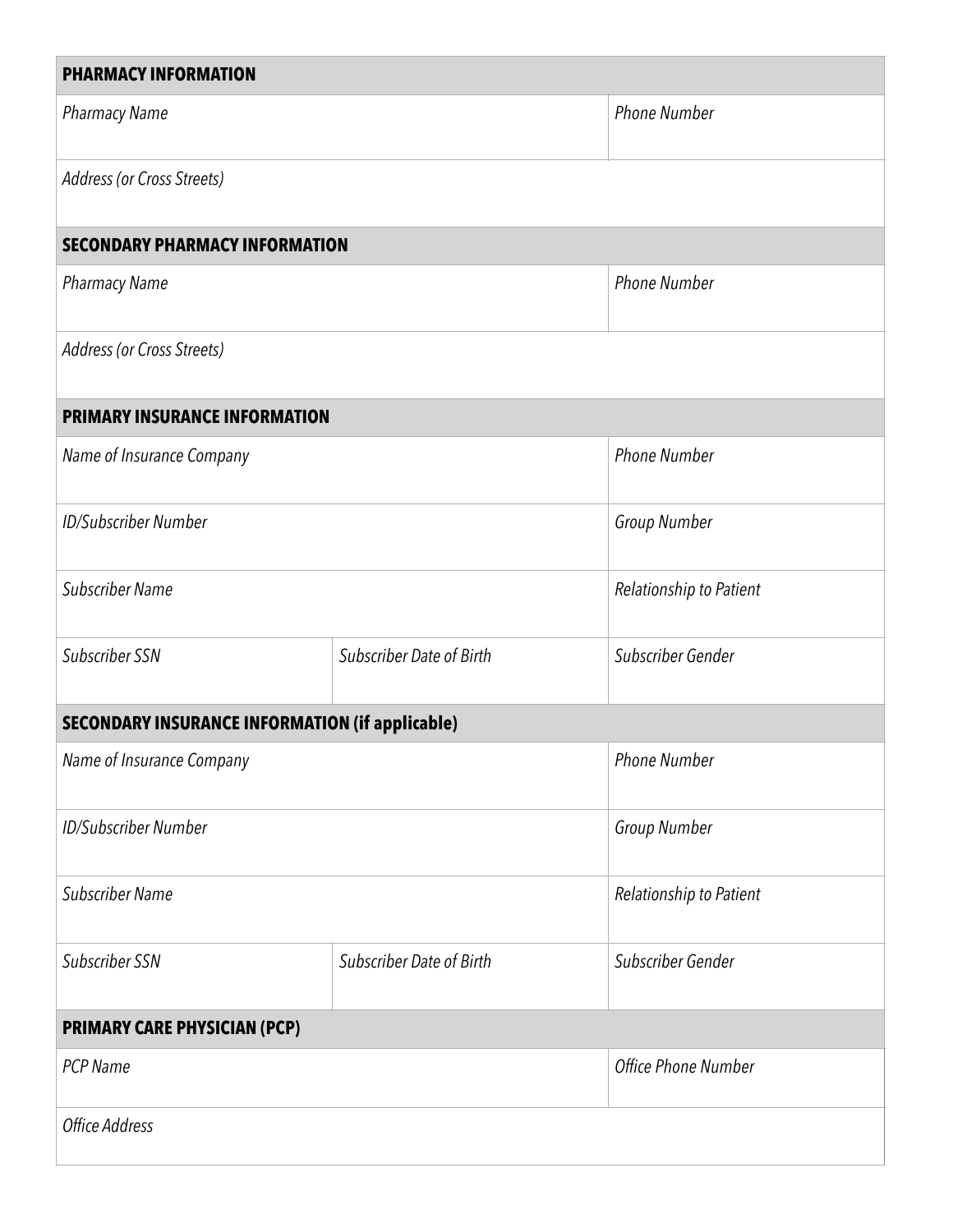## **PATIENT NAME: \_\_\_\_\_\_\_\_\_\_\_\_\_\_\_\_\_\_\_\_\_\_\_\_\_\_\_\_\_\_\_\_\_\_\_\_\_\_\_ DATE OF BIRTH: \_\_\_\_\_\_\_\_\_\_\_\_\_\_\_\_\_\_\_\_**

|  |  | <b>DATE OF BIRTH:</b> |
|--|--|-----------------------|
|--|--|-----------------------|

## **PAST MEDICAL HISTORY**

| Please check if you have ever had or currently have any of the following:                                                                                                                                                                                                                                                                                                                   |                                                                                                                                                                                                                                                                                                                                                 |                                                                                                                                                                                                                                                      |  |
|---------------------------------------------------------------------------------------------------------------------------------------------------------------------------------------------------------------------------------------------------------------------------------------------------------------------------------------------------------------------------------------------|-------------------------------------------------------------------------------------------------------------------------------------------------------------------------------------------------------------------------------------------------------------------------------------------------------------------------------------------------|------------------------------------------------------------------------------------------------------------------------------------------------------------------------------------------------------------------------------------------------------|--|
| [ ] Allergic Rhinitis<br>[ ] Anemia<br>[ ] Arthritis<br>[ ] Asthma<br>[ ] Bladder Issues<br>[ ] Blood Clots<br>[ ] Pulmonary Embolus<br>[ ] Deep Venous Thrombis (DVT)<br>[ ] Cancer<br>[ ] Lung Cancer<br>$[$ ] Other (Type $\qquad$ )<br>$\lceil$   COPD<br>] Chronic Bronchitis<br>[ ] Depression<br><b>Past Surgical History</b> (Please list previous surgeries and approximate dates) | [ ] Dementia<br>[ ] Diabetes<br>$\lceil$ $\rfloor$ GERD<br>  Gout<br>[ ] Heart Trouble<br>[ ] Coronary Artery Disease<br>[ ] Myocardial Infarction<br>[ ] Congestive Heart Failure<br>[ ] Arrhythmia<br>[ ] Atrial Fibrillation<br>[ ] Hepatitis (Type _______)<br>[ ] High Blood Pressure<br>[ ] High Cholesterol<br>[ ] Neurological Disorder | [ ] Kidney Trouble<br>[ ] Chronic Kidney Disease<br>[ ] ESRD (On dialysis? Yes/No)<br>[ ] Reflux<br>[ ] Seizures<br>[ ] Sleep Apnea<br>[ ] Stroke<br>[ ] Substance Abuse<br>[ ] Thyroid Disorder<br>[ ] Hyperthyroid<br>[ ] Hypothyroid<br>[ ] Ulcer |  |
|                                                                                                                                                                                                                                                                                                                                                                                             |                                                                                                                                                                                                                                                                                                                                                 |                                                                                                                                                                                                                                                      |  |
|                                                                                                                                                                                                                                                                                                                                                                                             |                                                                                                                                                                                                                                                                                                                                                 |                                                                                                                                                                                                                                                      |  |
| Past Hospitalizations (Please list reason and date)                                                                                                                                                                                                                                                                                                                                         |                                                                                                                                                                                                                                                                                                                                                 |                                                                                                                                                                                                                                                      |  |
|                                                                                                                                                                                                                                                                                                                                                                                             |                                                                                                                                                                                                                                                                                                                                                 |                                                                                                                                                                                                                                                      |  |
|                                                                                                                                                                                                                                                                                                                                                                                             |                                                                                                                                                                                                                                                                                                                                                 |                                                                                                                                                                                                                                                      |  |
|                                                                                                                                                                                                                                                                                                                                                                                             |                                                                                                                                                                                                                                                                                                                                                 |                                                                                                                                                                                                                                                      |  |
|                                                                                                                                                                                                                                                                                                                                                                                             |                                                                                                                                                                                                                                                                                                                                                 |                                                                                                                                                                                                                                                      |  |
|                                                                                                                                                                                                                                                                                                                                                                                             |                                                                                                                                                                                                                                                                                                                                                 | PAGE 3                                                                                                                                                                                                                                               |  |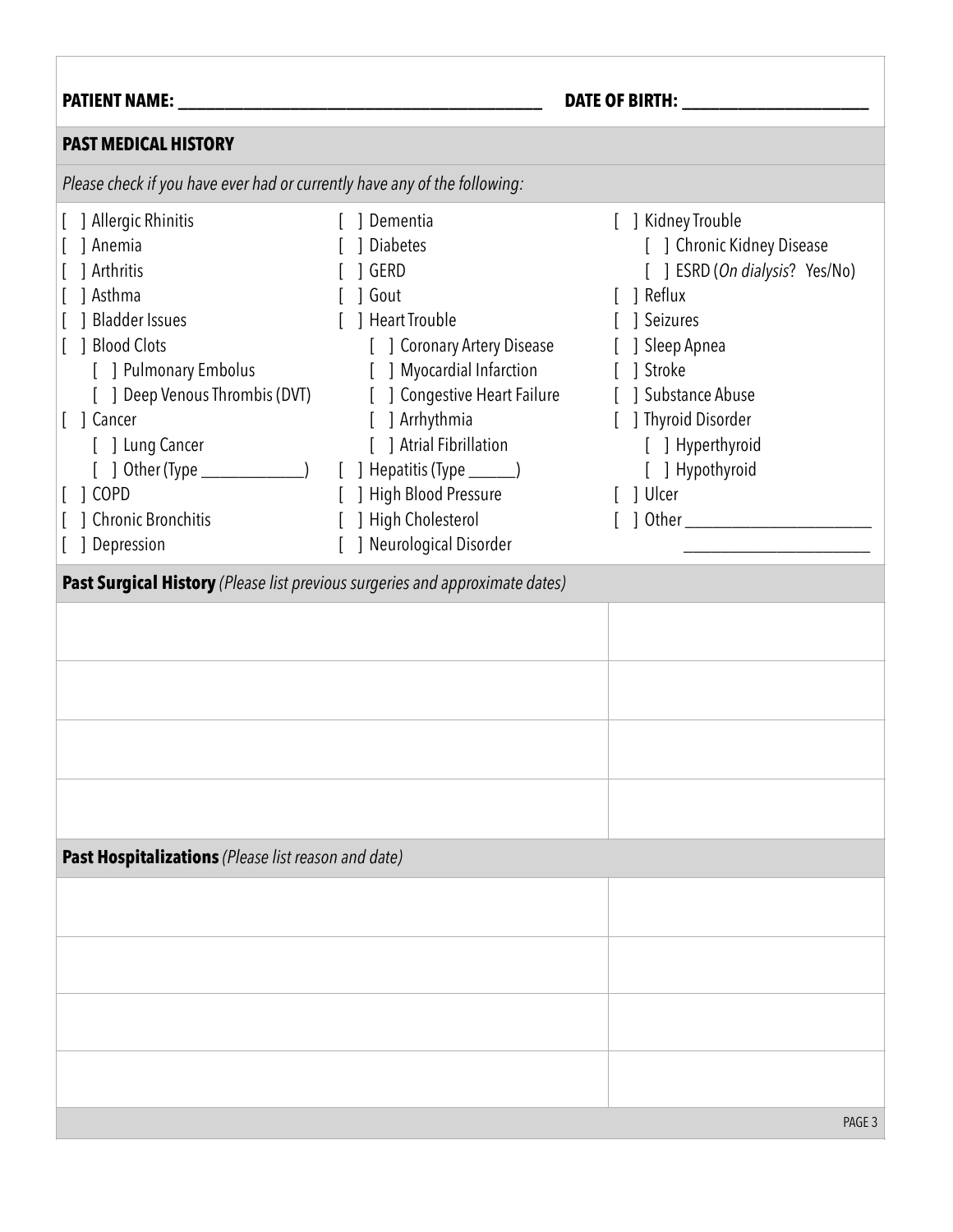| <b>PAST MEDICAL HISTORY (cont.)</b>                               |                                                                                                      |  |  |  |
|-------------------------------------------------------------------|------------------------------------------------------------------------------------------------------|--|--|--|
| Have you ever received any of the following vaccines?             |                                                                                                      |  |  |  |
| Pneumonia: [ ] Yes [ ] No                                         |                                                                                                      |  |  |  |
|                                                                   | If yes, which vaccine? [ ] Pneumovax (Date______________) [ ] Prevnar (Date ______________           |  |  |  |
| Influenza: [ ] Yes [ ] No If yes, when? _________                 |                                                                                                      |  |  |  |
| Shingles: [ ] Yes [ ] No If yes, when? _________                  |                                                                                                      |  |  |  |
| Have you had a:                                                   |                                                                                                      |  |  |  |
|                                                                   | Colonoscopy: [ ] Yes [ ] No If yes, please list most recent date: __________________________________ |  |  |  |
|                                                                   |                                                                                                      |  |  |  |
|                                                                   | Echocardiogram: [ ] Yes [ ] No If yes, please list most recent date: ______________________________  |  |  |  |
|                                                                   | Please list any major medical conditions of your immediate family members:                           |  |  |  |
| Father                                                            | [ ] Deceased<br>[ ] Alive                                                                            |  |  |  |
| Mother                                                            | [ ] Alive [ ] Deceased                                                                               |  |  |  |
| Sibling                                                           | [ ] Alive [ ] Deceased                                                                               |  |  |  |
| Other                                                             | [ ] Deceased<br>] Alive                                                                              |  |  |  |
| <b>SOCIAL HISTORY</b>                                             |                                                                                                      |  |  |  |
| Do you use tobacco?<br>[ ] Currently<br>[ ] Formerly<br>[ ] Never | If yes, 1. how many years?<br>2. how many packs per day?                                             |  |  |  |
| Do you drink alcohol?<br>$[$ ] Yes<br>$[$ ] No                    | If yes, what is your average consumption per week?                                                   |  |  |  |
|                                                                   |                                                                                                      |  |  |  |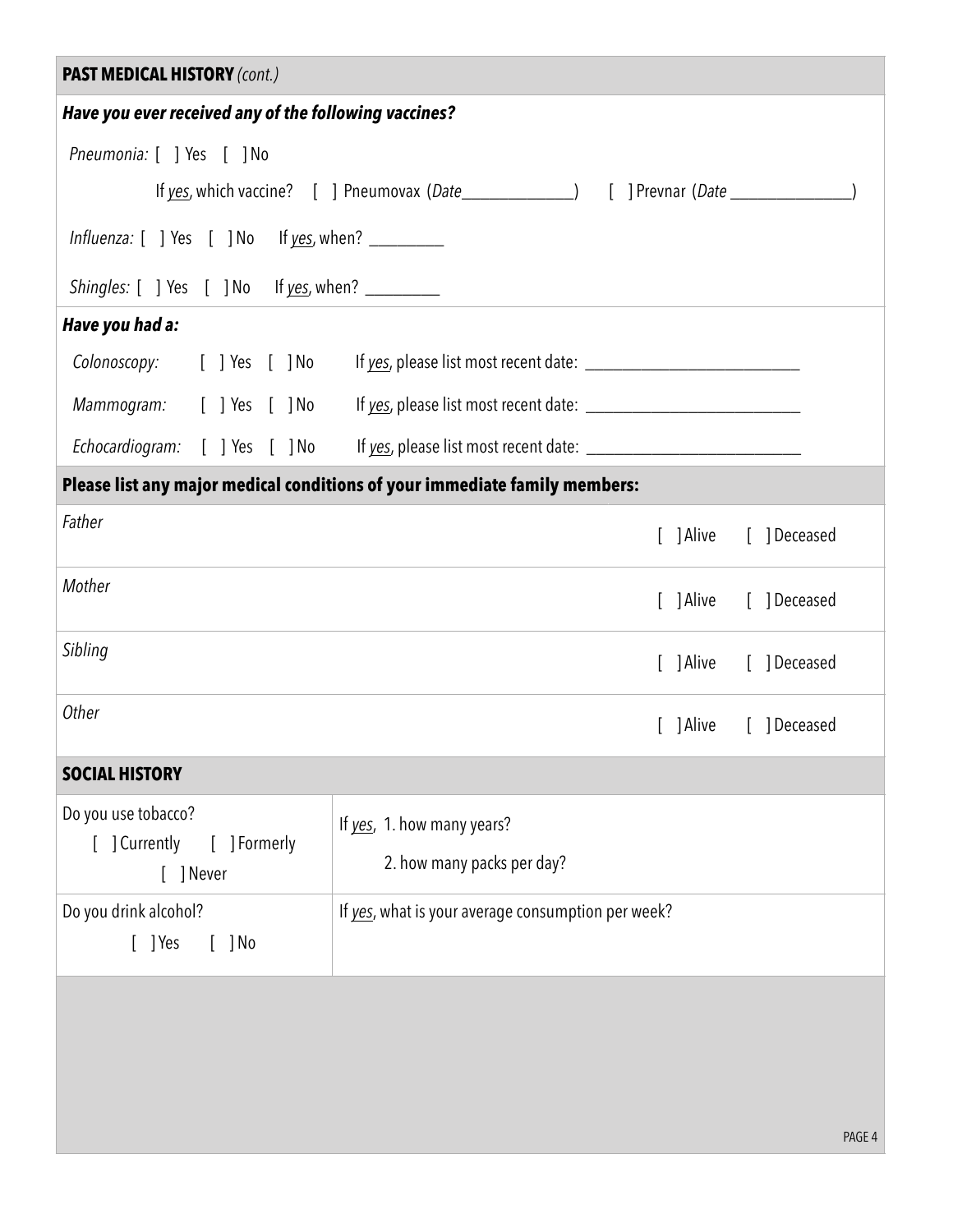| <b>CURRENT MEDICATIONS</b> (Please also include over the counter medications, herbal supplements, and vitamIns) |                 |           |
|-----------------------------------------------------------------------------------------------------------------|-----------------|-----------|
| Name                                                                                                            | Dosage/Strength | Frequency |
|                                                                                                                 |                 |           |
|                                                                                                                 |                 |           |
|                                                                                                                 |                 |           |
|                                                                                                                 |                 |           |
|                                                                                                                 |                 |           |
|                                                                                                                 |                 |           |
|                                                                                                                 |                 |           |
|                                                                                                                 |                 |           |
|                                                                                                                 |                 |           |
|                                                                                                                 |                 |           |
|                                                                                                                 |                 |           |
|                                                                                                                 |                 |           |
|                                                                                                                 |                 |           |
|                                                                                                                 |                 |           |
|                                                                                                                 |                 |           |
| <b>DRUG ALLERGIES</b> (Please list)                                                                             |                 |           |
|                                                                                                                 |                 |           |
|                                                                                                                 |                 |           |
|                                                                                                                 |                 |           |
|                                                                                                                 |                 |           |
|                                                                                                                 |                 |           |
|                                                                                                                 |                 |           |
|                                                                                                                 |                 |           |
|                                                                                                                 |                 | PAGE 5    |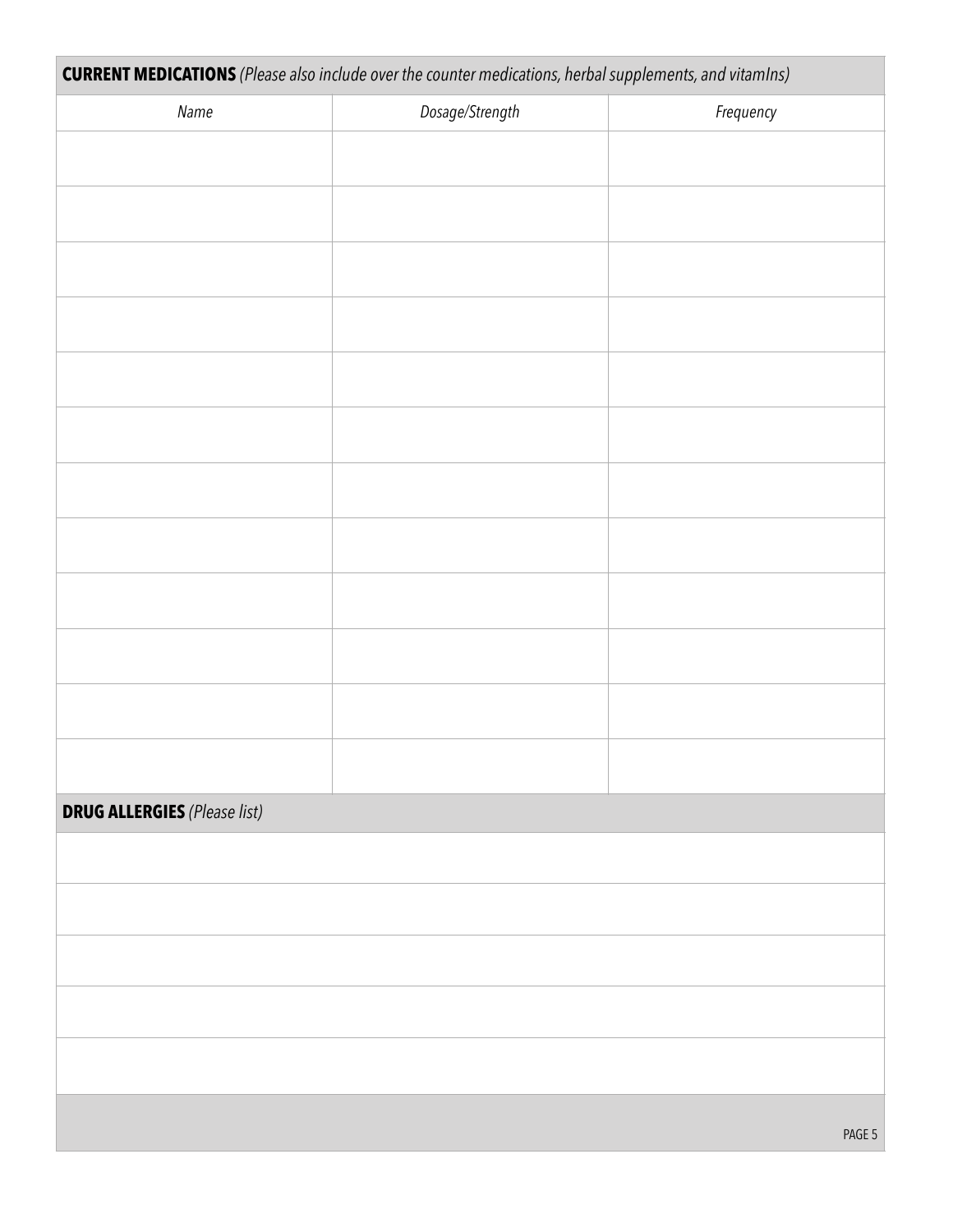| <b>Acknowledgement of Notice of Privacy Practices</b>                                                                                                                                                                                                                                                                                                                                                                                                                                                                                |  |
|--------------------------------------------------------------------------------------------------------------------------------------------------------------------------------------------------------------------------------------------------------------------------------------------------------------------------------------------------------------------------------------------------------------------------------------------------------------------------------------------------------------------------------------|--|
| I have been offered a copy of the Notice of Privacy Practices. I understand that Richmond Pulmonary Medicine has the right to<br>change it Notice of Privacy Practices from time to time and that I may contact Richmond Pulmonary Medicine at any time to<br>obtain a current copy.                                                                                                                                                                                                                                                 |  |
|                                                                                                                                                                                                                                                                                                                                                                                                                                                                                                                                      |  |
| <b>Authorization for Release of Prescription Information</b>                                                                                                                                                                                                                                                                                                                                                                                                                                                                         |  |
| I hereby authorize Richmond Pulmonary Medicine to release any prescription information to the pharmacy listed on PAGE 1 of<br>this document.                                                                                                                                                                                                                                                                                                                                                                                         |  |
|                                                                                                                                                                                                                                                                                                                                                                                                                                                                                                                                      |  |
| <b>Acceptance of Financial &amp; Office Policies</b>                                                                                                                                                                                                                                                                                                                                                                                                                                                                                 |  |
| By signing below, I acknowledge that I have read, understand, and agree to the Richmond Pulmonary Medicine Financial and<br>Office Policies Form.                                                                                                                                                                                                                                                                                                                                                                                    |  |
|                                                                                                                                                                                                                                                                                                                                                                                                                                                                                                                                      |  |
| <b>Acknowledgement of Receipt of Patient Rights and Responsibility</b>                                                                                                                                                                                                                                                                                                                                                                                                                                                               |  |
| By signing below, I acknowledge that I have read and understand the Patient Rights and Responsibilities letter.                                                                                                                                                                                                                                                                                                                                                                                                                      |  |
|                                                                                                                                                                                                                                                                                                                                                                                                                                                                                                                                      |  |
| Acknowledgment and Acceptance of Patient Portal Authorization                                                                                                                                                                                                                                                                                                                                                                                                                                                                        |  |
| I acknowledge that I have read and fully understand the consent form and the Policies and Procedures regarding the Patient<br>Portal. I understand the risks associated with the online communications between my physician and me, and the consent to<br>the conditions outlined herein. In addition, I agree to follow the instructions set forth herein as well as any other instructions<br>that my physician may impose to communicate with patients via online communications. I understand and agree with the<br>information. |  |
|                                                                                                                                                                                                                                                                                                                                                                                                                                                                                                                                      |  |
| [ ] I am declining activation of my Patient Portal Account                                                                                                                                                                                                                                                                                                                                                                                                                                                                           |  |
| By signing below, I acknowledge that I would like a Patient Portal account and agree to the terms and conditions set forth in<br>the Patient Portal Authorization Policy.                                                                                                                                                                                                                                                                                                                                                            |  |
|                                                                                                                                                                                                                                                                                                                                                                                                                                                                                                                                      |  |
|                                                                                                                                                                                                                                                                                                                                                                                                                                                                                                                                      |  |

## **PATIENT SIGNATURES**